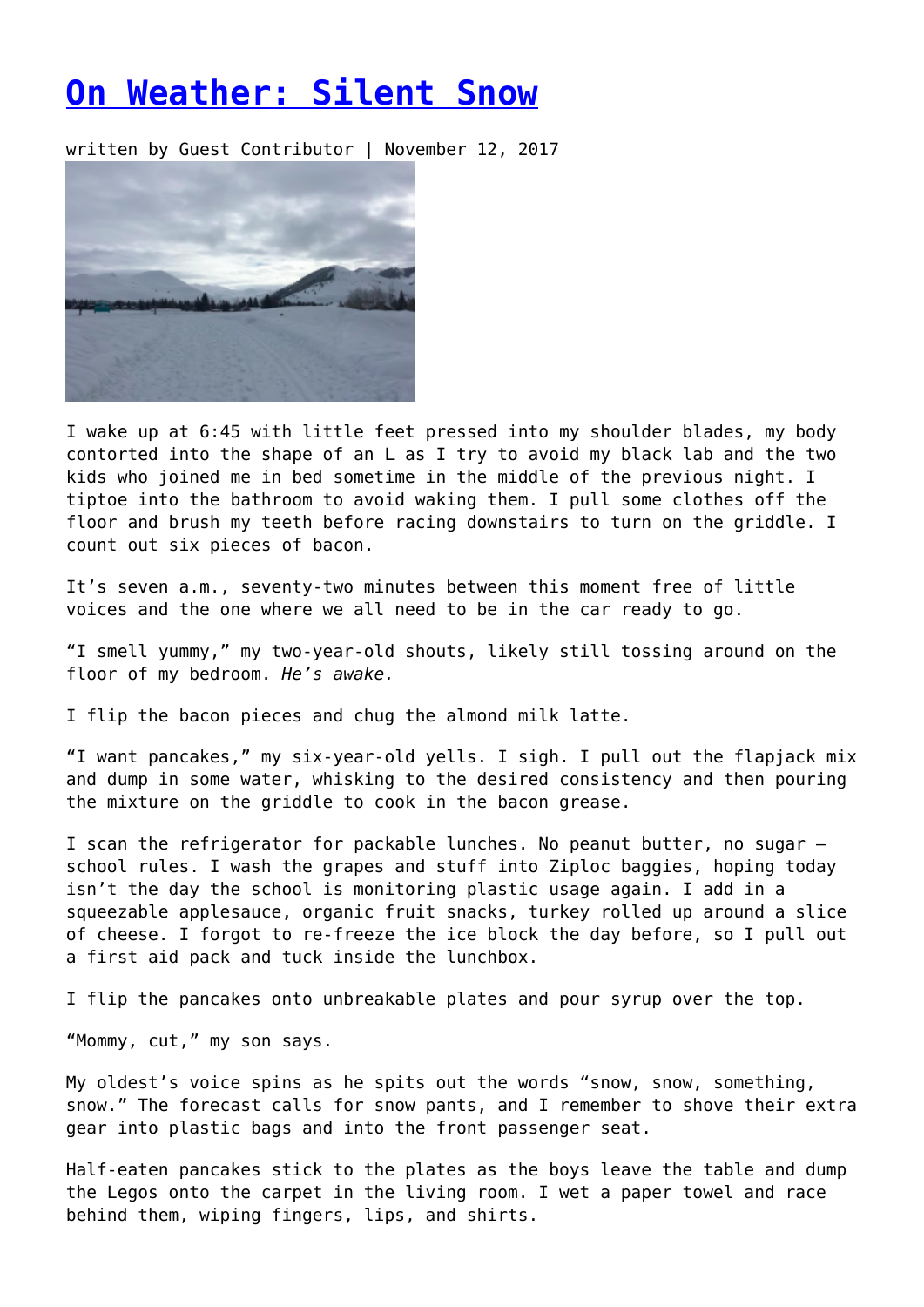We sprint out the door with five minutes until school starts, and I strap them into their car seats. Wait, one of them doesn't have shoes. I plod back into the house, look around the floor, locate boots peeking out from under the couch, and leave.

I drop the oldest off in his Kindergarten classroom, the youngest sitting at the art table tracing stencil letters. I cajole him out of the school and buckle him back in his car seat after he yells at me "I do it."

Cars rush past me as my youngest tells me a story over the noise of the radio about a froggie he wishes he had in the backyard.

I run through my to-dos in my head: review website content, finish coding two pages, approve invoices, read one or two essays for the online writing workshop, write five hundred words, toss in some laundry, fold it, pick up dog food and chocolate milk.

We unload in front of my youngest's pre-school, hugging, kissing, high fiving as he closes the door behind me.

I sit in my car, leaning against the headrest and turn off the radio. I crave silence.

I open my eyes as the snow begins to fall.

Suddenly, the city takes a collective breath. Cars slow down. I don't even slow down for safety necessarily; the world just feels like it's a little slower.

I drive back toward my house, watching the snowflakes burst open against my windshield, one by one by one.

I need to do that website, but maybe I can send it over by tomorrow morning. The dog food is important, but we still have a couple of days of dry kibble.

At home, I sit in my office, watching the snowflakes pour from the clouds. I close my laptop. It is quiet, still. Even the wind is muffled. The tree branches huddle together. The beautiful fall colors are covered; all is white. Perhaps it is the monotone that allows our brains to slow down, just for a moment. I'm not even sure what's on my list anymore. The earth builds itself up, one layer at a time, the snow a temporary accent to its molten foundation. I walk into the living room and turn on the switch that lights up the fireplace. I pull up a blanket. I take a deep breath. It is the only sound. Today, right now, everything pauses. The chaos, the speed, will return. Of that I am always sure. But for now, I watch the world cover itself in stillness.